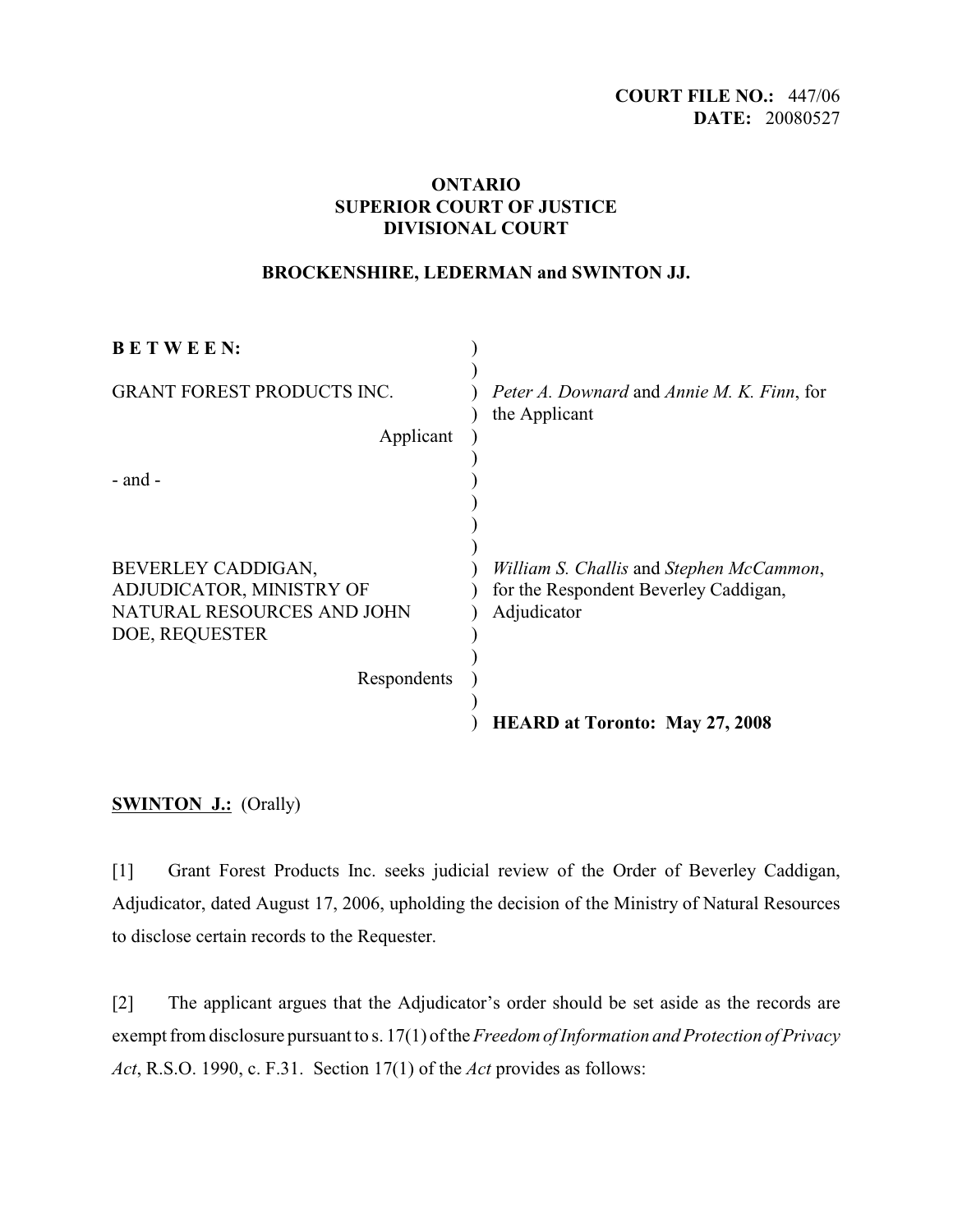A head shall refuse to disclose a record that reveals a trade secret or scientific, technical, commercial, financial or labour relations information, supplied in confidence implicitly or explicitly, where the disclosure could reasonably be expected to,

- (a) prejudice significantlythe competitive position orinterfere significantly with the contractual or other negotiations of a person, group of persons, or organization;
- (b) result in similar information no longer being supplied to the institution where it is in the public interest that similar information continue to be so supplied;
- (c) result in undue loss or gain to any person, group, committee or financial institution or agency; or
- (d) reveal information supplied to or the report of a conciliation officer, mediator, labour relations officer or other person appointed to resolve a labour relations dispute.

[3] The parties are agreed that the appropriate standard of review in this application is reasonableness.

[4] The applicant takes issue with the Adjudicator's conclusion that the information relating to wood supply from private sources and total operating capacity was not supplied in confidence. Issues were also raised with respect to immutability and the scope of the disclosure, given the original request. The issue of the scope of disclosure was not raised before the Adjudicator, and it is not appropriate to review her decision on that ground.

[5] The Adjudicator found that the documents at issue were the result of a negotiation process. Indeed, that was made clear in a letter from the applicant to the Ministry dated October 19, 1998.

[6] The Adjudicator found that the letters of commitment were essentially a contract between the parties. There is a statement in the 1998 documents where the Ministry recognizes the "Ministry Recognized Operating Level" ("MROL"), which suggests this is a mutually agreed upon term of the contract between the parties.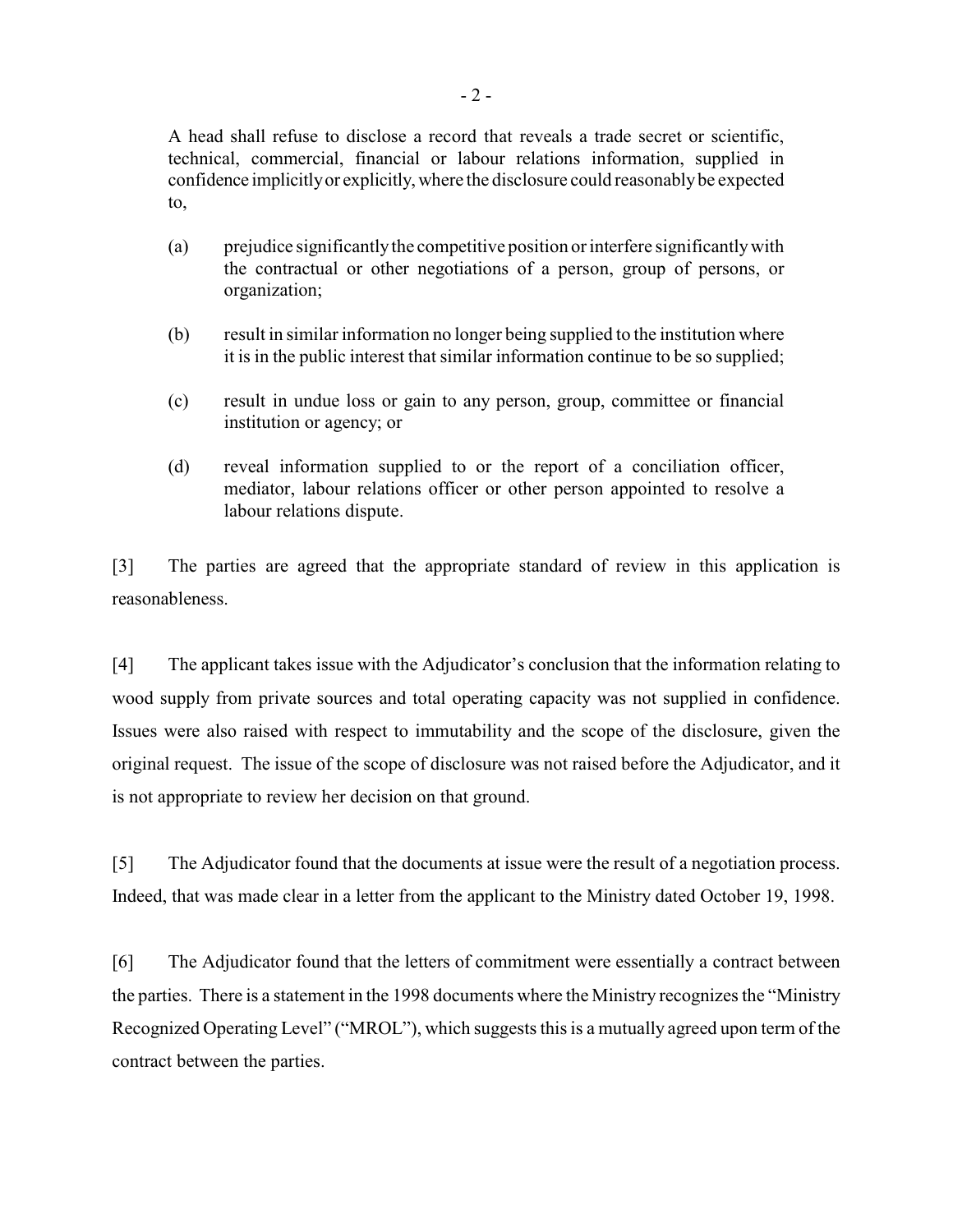[7] As a result of her findings, the Adjudicator concluded that the information in the documents was not "supplied" within s. 17(1) of the *Act*. She also held that there was insufficient evidence before her to show that any of the information, including the private source of wood supply, was "immutable" (even though the applicant did not raise the issue of immutability before her).

[8] On the record, the conclusion with respect to immutability was reasonable. In reaching her decision, the Adjudicator applied existing jurisprudence to the material before her. In our view, her decision was a reasonable one.

[9] Therefore, the application for judicial review is dismissed.

#### **BROCKENSHIRE J.:**

[10] The application is dismissed for oral reasons read by Swinton J. The sealed record referred to at the hearing is to be re-sealed pending further order. Costs to the Commissioner fixed at \$7,500.00.

> BROCKENSHIRE J. LEDERMAN J. SWINTON J.

**Date of Reasons for Judgment: May 27, 2008**

**Date of Release: May 30, 2008**